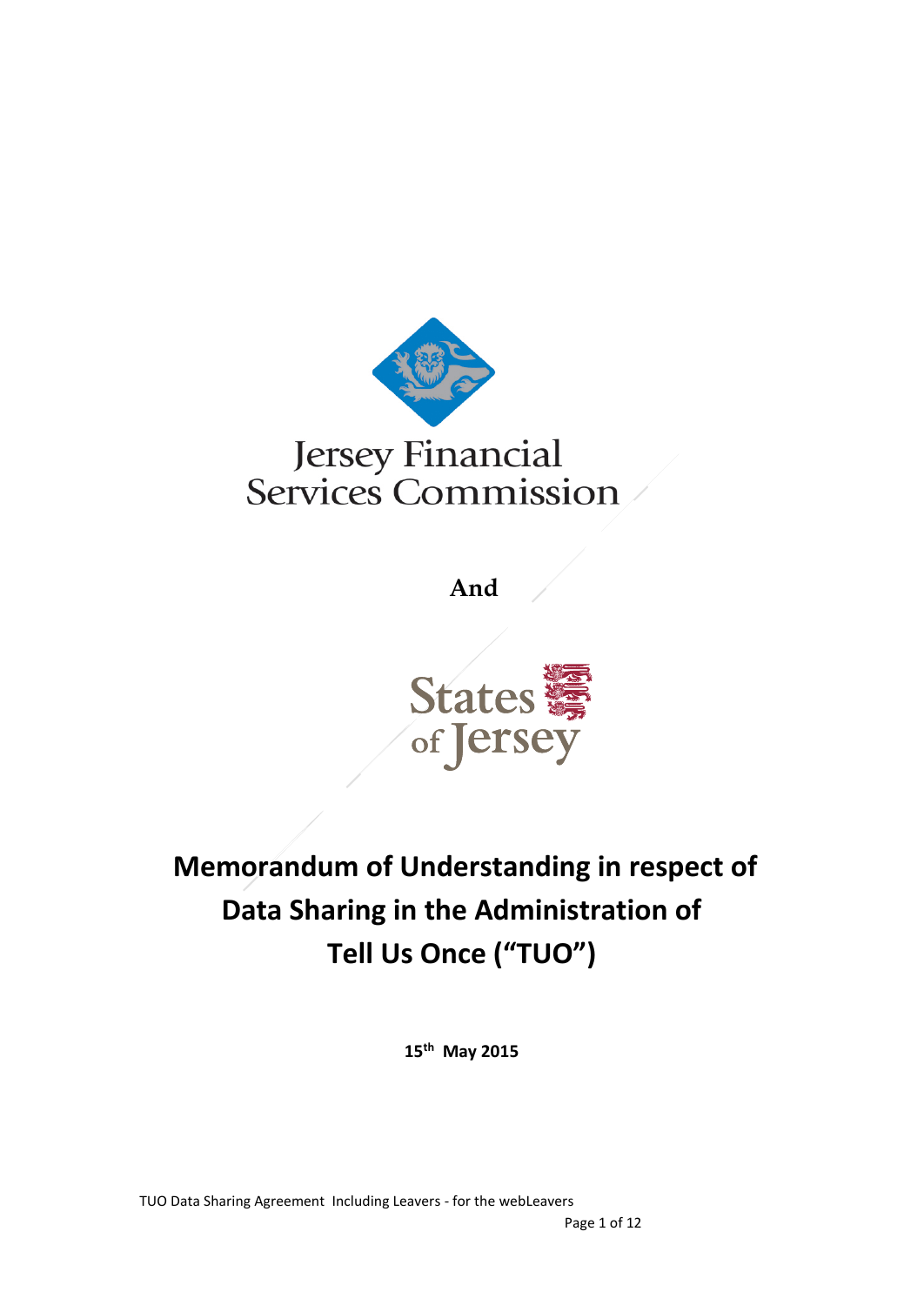# **Contents**

| $2^{\circ}$    |  |  |  |
|----------------|--|--|--|
| 3 <sup>7</sup> |  |  |  |
| 4              |  |  |  |
|                |  |  |  |
|                |  |  |  |
|                |  |  |  |
| 8              |  |  |  |
|                |  |  |  |
|                |  |  |  |

Appendix 1: New Business Registration Data Sharing MOU Error! Bookmark not defined.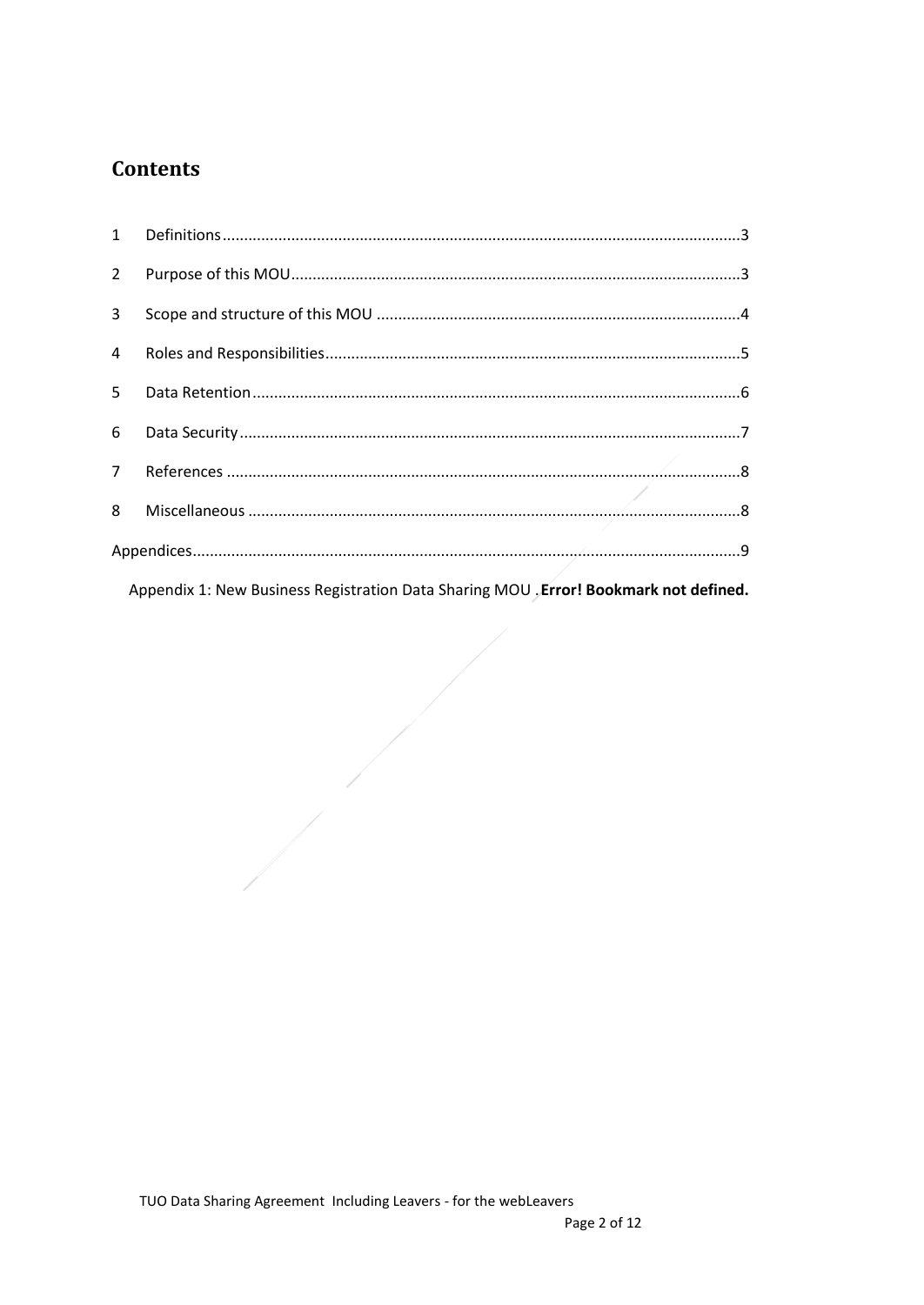# <span id="page-2-0"></span>**1 Definitions**

1.1 In this MOU the terms set out in the first column below have the meaning **set out** in the second column.

| MOU                                                                        | without anything further means this MOU including appendices and<br>references to the principal provisions (clauses 1-8 below) of the MOU are to<br>its provisions excluding the appendices                      |  |  |  |
|----------------------------------------------------------------------------|------------------------------------------------------------------------------------------------------------------------------------------------------------------------------------------------------------------|--|--|--|
| Customer                                                                   | means any individual or business entity with whom a public authority has<br>direct or indirect interaction for the purposes of the provision of services, or<br>as part of regulatory and enforcement activities |  |  |  |
| Data                                                                       | has the meaning given in Article 1(1) of the DPL                                                                                                                                                                 |  |  |  |
| Data controller                                                            | has the meaning given in Article 1(1) of the DPL                                                                                                                                                                 |  |  |  |
| Data subject                                                               | has the meaning given in Article 1(1) of the DPL                                                                                                                                                                 |  |  |  |
| DPL                                                                        | Data Protection (Jersey) Law 2005                                                                                                                                                                                |  |  |  |
| Gov.je                                                                     | the States of Jersey website (www.gov.je)                                                                                                                                                                        |  |  |  |
| Party and/or Parties                                                       | means any signatory or signatories to an appendix to this MOU.                                                                                                                                                   |  |  |  |
| Personal data                                                              | has the meaning set out in Article 1(1) of the DPL                                                                                                                                                               |  |  |  |
| Process                                                                    | in relation to data has the meaning given in Article 1(1) of the DPL                                                                                                                                             |  |  |  |
| Process Owner                                                              | means the Minister for Social Security Department or, in relation to a TUO<br>process, such other public authority as may be specified in an appendix to this<br>MOU.                                            |  |  |  |
| Sensitive personal data has the meaning set out in Article 1(1) of the DPL |                                                                                                                                                                                                                  |  |  |  |
| SSN                                                                        | Social Security Number a unique identification number issued by the Social<br>Security Department to all Jersey residents                                                                                        |  |  |  |
| τυο                                                                        | means the Tell Us Once Programme, part of the eGovernment Programme and<br>the States of Jersey reform Initiative                                                                                                |  |  |  |

# <span id="page-2-1"></span>**2 Purpose of this MOU**

- 2.1 In line with the States of Jersey's eGovernment vision and core principles; the aim of TOU is to minimise citizen transaction barriers, and reduce transaction costs.
- 2.2 It is recognised that currently some processes for the delivery of public services present a significant and unnecessary administrative burden to our customers, because of a lack of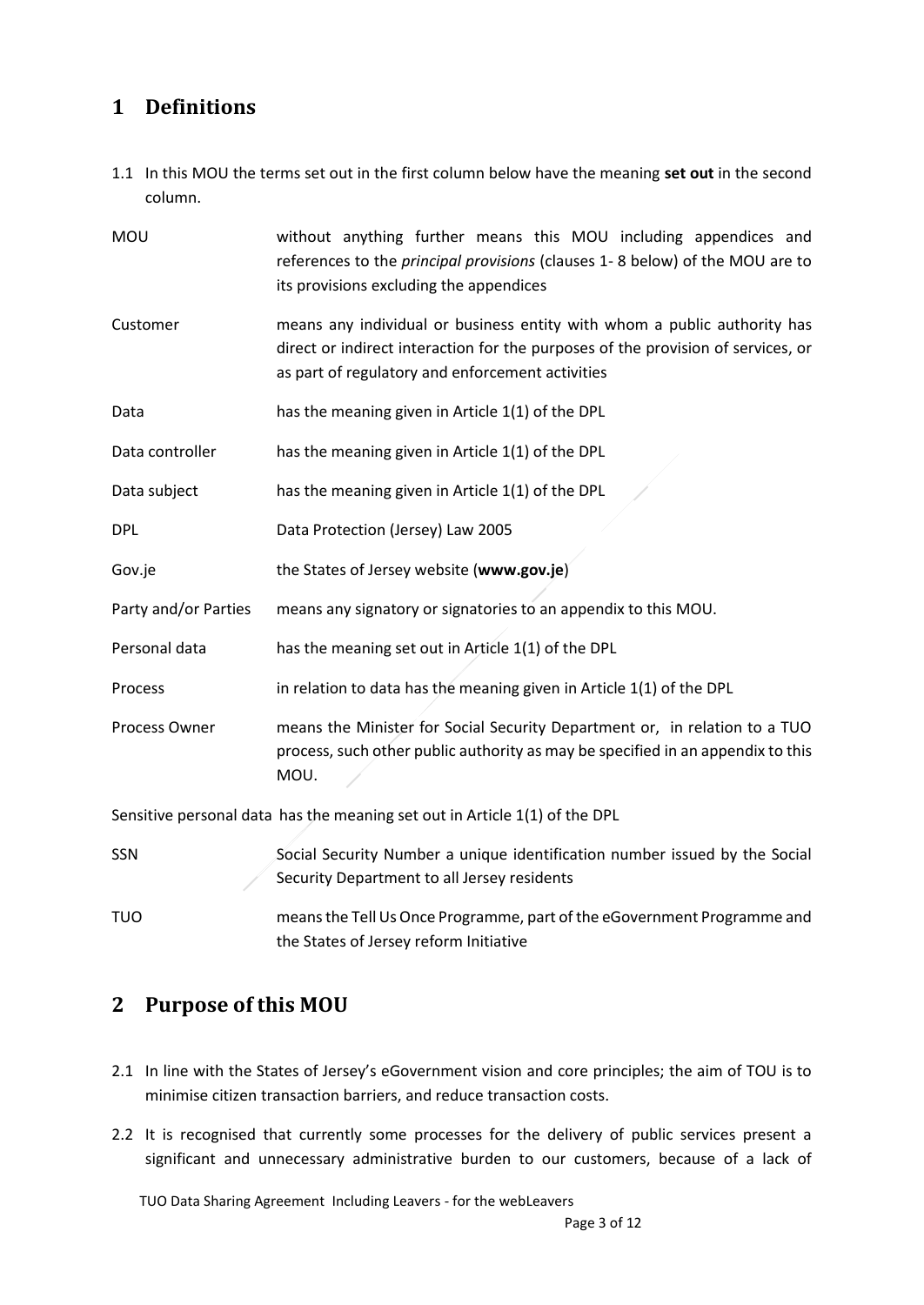harmonisation and data sharing between departments of the States of Jersey. It is recognised that the current service models are built around systems and legislation, rather than being citizen-centric.

- 2.3 TUO is re-engineering processes to meet customers' expectations that Jersey has unified and cost-effective public services. In support of these improved processes; certain core facts will be collected once and shared among departments to minimise the necessity for customers to provide information to multiple departments.
- 2.4 The objective of TUO is to integrate departments' data collection processes, improving government administration by increasing the value and quality of data so that services can be delivered pro-actively. The processes are being improved iteratively, so more and more services, and more and more departments, will join this approach.
- 2.5 The processes being introduced as part of TUO will change the way in which we handle our Customer's information, including personal data and in some instances sensitive personal data. Therefore, the Parties participating in TOU need to co-operate with one another and ensure that they each adopt appropriate data management practices that comply with their legal obligations, in particular those arising under the DPL.
- 2.6 The purpose of this MOU is to ensure that each of the Parties participating in each TUO process have a common understanding of their obligations to manage data obtained pursuant to that process.
- 2.7 The Jersey Financial Services Commission has agreed to participate in the TUO process to the extent that the Process Owner shall collect information for and on behalf of the Jersey Financial Services Commission in respect of Business Names only.

## <span id="page-3-0"></span>**3 Scope and structure of this MOU**

- 3.1 This MOU applies to any data received from Customers and shared as part of the TUO processes, including personal and sensitive personal data but also data that doesn't relate to living individuals.
- 3.2 This MOU explains what each Party's responsibilities are in relation to the management of data shared as part of TOU processes.
- 3.3 The principal provisions of this MOU sets out the generality of the Parties' responsibilities for data shared as part of TOU processes.
- 3.4 The appendices to this MOU explain the purpose of each TUO process and which information will be shared for the purposes of each process and which Parties it will be shared with. Each appendix will also state which Party is responsible for co-ordination of each specific TOU process and explain any additional responsibilities that the Parties have for the protection and appropriate use of the data shared for the purposes of each specific process. For the avoidance of any doubt, only Appendix 1 applies to the Jersey Financial Services Commission.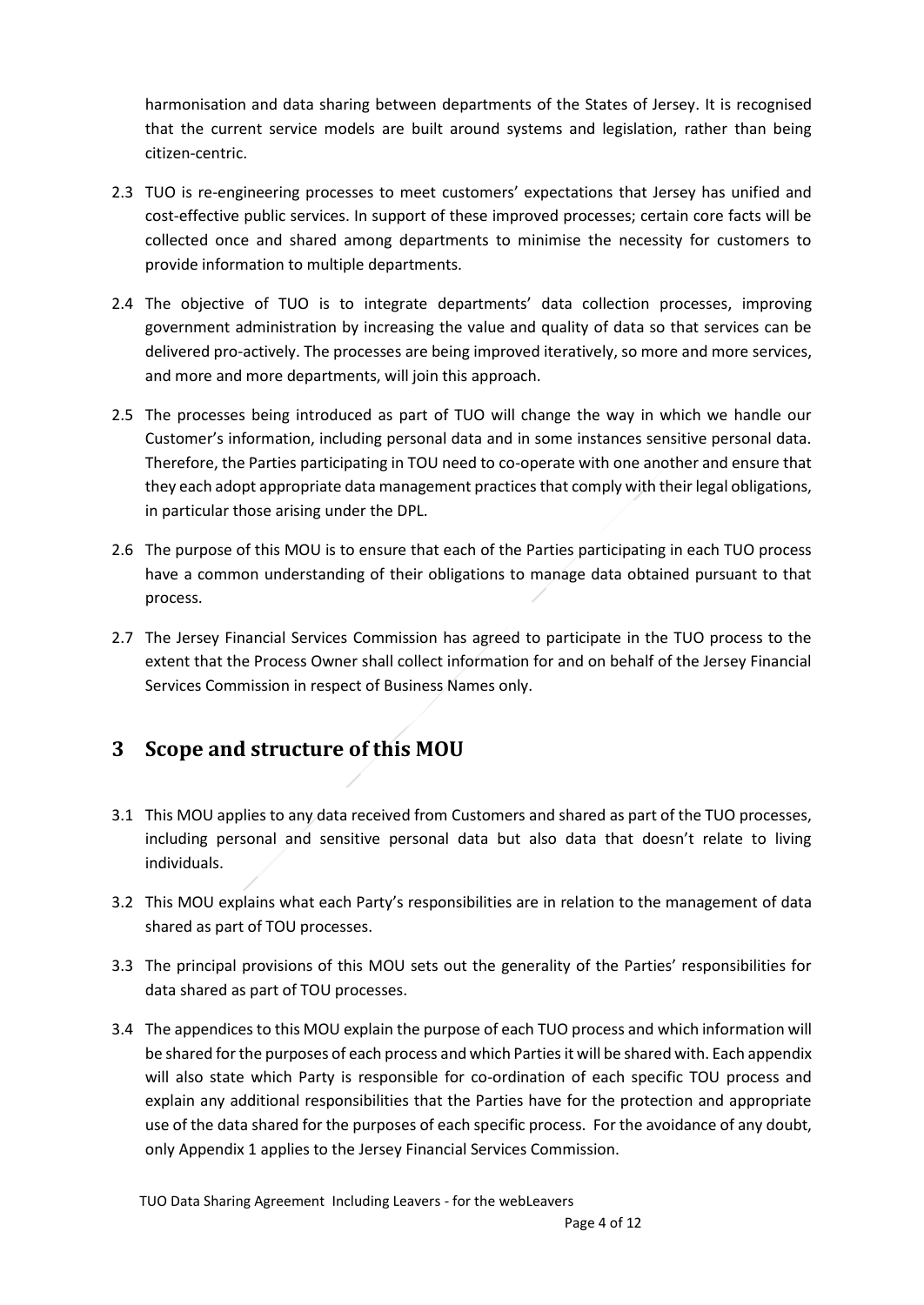### <span id="page-4-0"></span>**4 Roles and Responsibilities**

- 4.1 By signing an appendix to this MOU, each Party agrees to abide by the principal provisions of this MOU having regard to the terms set out in the relevant signed appendix.
- 4.2 TUO processes involve the capture of information from a variety of sources, and dissemination to a variety of recipients. In relation to each TUO process, the relevant appendix will specify the Parties to that process.

### 4.3 **The Process Owner must:**

- monitor the overall process and ensure that appropriate security measures are adopted when data is transferred from one Party to another;
- ensure that clear and accessible fair processing notices are published on-line (on Gov.je) to inform Customers of the process where necessary identifying information that will be held in the public domain;
- ensure that this MOU, including all it appendices, will be published on-line (on Gov.je);
- where appropriate and possible, seek the consent of data subjects to the processing of their information under TUO;
- maintain a log of process changes or any other matters of which they are informed by the Parties; and
- keep under review the need for any changes to the TUO process for which they are responsible, including the need to add new Parties, change the method of collecting data or purposes for which it may be used; and
- keep any information published on-line up to date to reflect any changes made to the MOU (see 4.4 below).
- 4.4 Subject to clause 4.5 below, the Process Owner may, after consulting the Parties to this MOU:
	- invite a new Party to sign an appendix to this MOU and may vary the terms of the MOU for that purpose; or
	- vary the purposes for which information may be processed pursuant to an appendix to this MOU.
- 4.5 For the avoidance of any doubt, clause 4.4 shall not apply to Appendix 1. In the event the Process Owner wishes to invite a new Party to sign Appendix 1 to this MOU or vary the purposes for which information may be processed pursuant to Appendix 1, the Process Owner must first obtain the prior written agreement from the Jersey Financial Services Commission (such consent shall not be unreasonably withheld).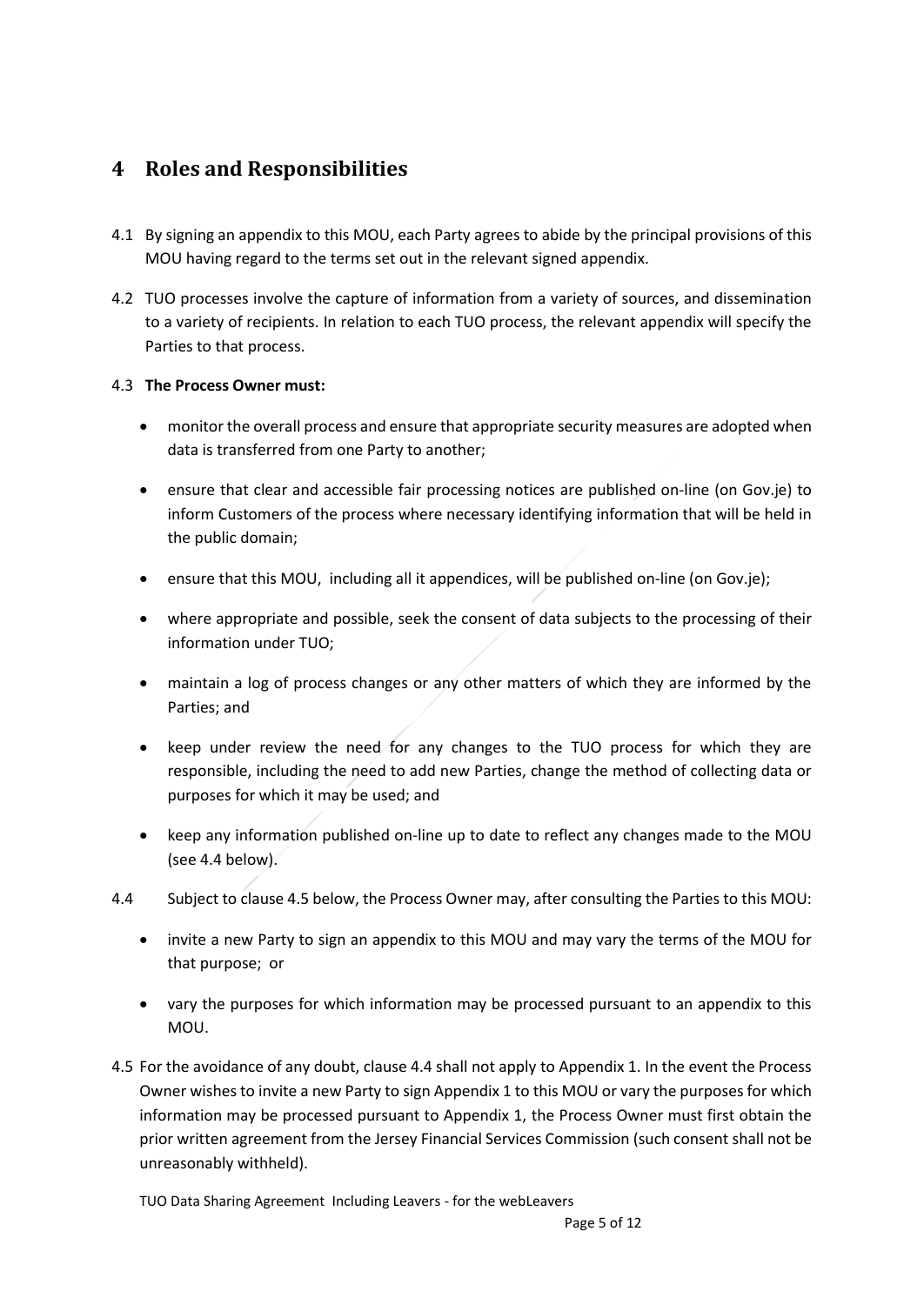#### 4.6 **The other Parties agree to:**

- co-operate with the Process Owner with respect to its role and to comply using reasonable endeavours with any reasonable requests the Process Owner makes for this purpose; and
- use the data shared pursuant to TUO processes only for the purposes described in the relevant appendix;
- 4.7 The Parties, including the Process Owner, agree to nominate an employee or agent to be the principal point of contact for all communications and enquires made pursuant to this MOU. The persons nominated will be described by reference to their role in the relevant appendix.

#### **The Parties as data controllers**

4.8 Any Party to this MOU that either receives data from a Customer or from another Party to this MOU in pursuance of a TUO process and that processes that data or any part of it for its own purposes is a data controller for its version of the data. Data controllers are responsible for complying with their obligations under the DPL in respect of any personal and sensitive personal data that they process. Further provision about the responsibilities of the Parties as data controllers is set out below.

#### **Subject information and Freedom of Information ("FOI") requests made to the Parties:**

- 4.9 Nothing in this MOU modifies the responsibilities of any Party with regards to compliance with the subject information provisions of the DPL or, if applicable, the requirements of the Freedom of Information (Jersey) Law 2011.
- 4.10 On receipt of a subject information or FOI request by a Party to this MOU, the recipient Party will inform the Process Owner and the other relevant Parties. All Parties will support each other where possible by providing information reasonably required by the recipient Party to enable it to answer the subject access or FOI request.

### <span id="page-5-0"></span>**5 Data Retention**

- 5.1 In line with the 5th Principle in Schedule 1 to the DPL data controllers must ensure that all Personal data must not be kept longer than is necessary for the purposes for which they are processed. Parties agree to review their records retention policies and ensure that appropriate provision is made for the retention and destruction of Personal data obtained as part of TUO processes.
- 5.2 The Parties are, in particular, asked to include provision in their retention policies and procedures as to the:
	- length of time they intend to hold data provided by TUO;
	- business reasons for holding the information for the intended timeframe; and
	- intended process for the secure deletion of information that is no longer needed for these purposes.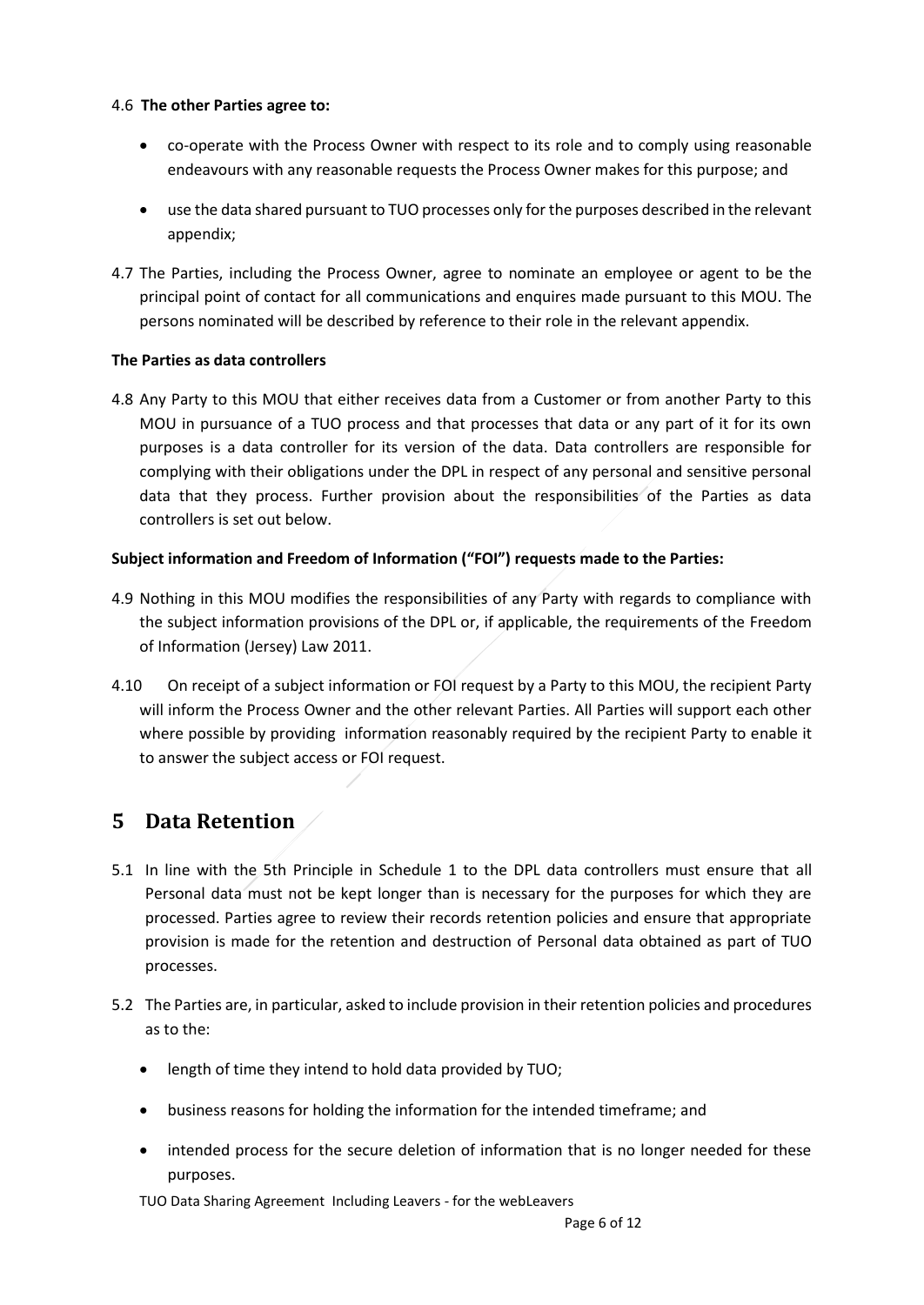5.3 Where a Data controller processes Personal data in pursuance of a TUO process for the sole purpose of passing it to another Party it should ensure that it complies with its obligations under the DPL, which may include secure disposal of the data as soon as it is satisfied that it is no longer necessary to process it. Any Personal data temporarily saved only to support data transmission will be disposed of as soon as it's processed and, in principle, within a week of being shared. Any backup copies will be disposed no later than a year after being made.

### <span id="page-6-0"></span>**6 Data Security**

- 6.1 In accordance with the  $7<sup>th</sup>$  principle in Schedule 1 to the DPL, data controllers must take appropriate technical and organisational measures against unauthorized or unlawful processing of personal data and against accidental loss or destruction of, or damage to, Personal data.
- 6.2 The Process Owner and the Jersey Financial Services Commission will enter into a contractual agreement with regard to data security within 6 months from the Effective Date of this MOU. Any dispute relating to data security shall be resolved in accordance with the Dispute Resolution process set out in clause 8 below.
- 6.3 There are always data security risks when transferring and managing personal and sensitive personal data. The Parties each agree to take action to mitigate these risks by adopting appropriate data security practices, including ensuring that they have robust procedures in place to protect against the loss or theft of data received pursuant to TUO processes. The Parties also agree to ensure that their employees and agents have appropriate training in data security and the proper management of personal data.
- 6.4 The Parties agree to comply with all reasonable instructions given by the relevant Process Owner for the purpose of maintaining data security and to report any concerns about data security to the Process Owner immediately.
- 6.5 Each Party agrees to follow the following steps in the event that the Party becomes aware of an actual, or suspected, breach of data security relating to data processed pursuant to TUO processes (please also refer to the corporate **Information Handling Policy**);

| 1. | Immediately limit the breadth of the damage and take all reasonable steps to retrieve the       |
|----|-------------------------------------------------------------------------------------------------|
|    | data                                                                                            |
|    | 2. Notify the Party Operations Director/Director and the IS Helpdesk immediately                |
| 3. | Notify the relevant Process Owner immediately                                                   |
| 4. | Impacted Parties agree to collaborate to resolve the issue and communicate with Customers       |
| 5. | Led by the Process Owner, the Parties will assess the risk to the public and possible damage to |
|    | the States of Jersey                                                                            |
|    | 6. The Parties will undertake measures to prevent the breach re-occurring                       |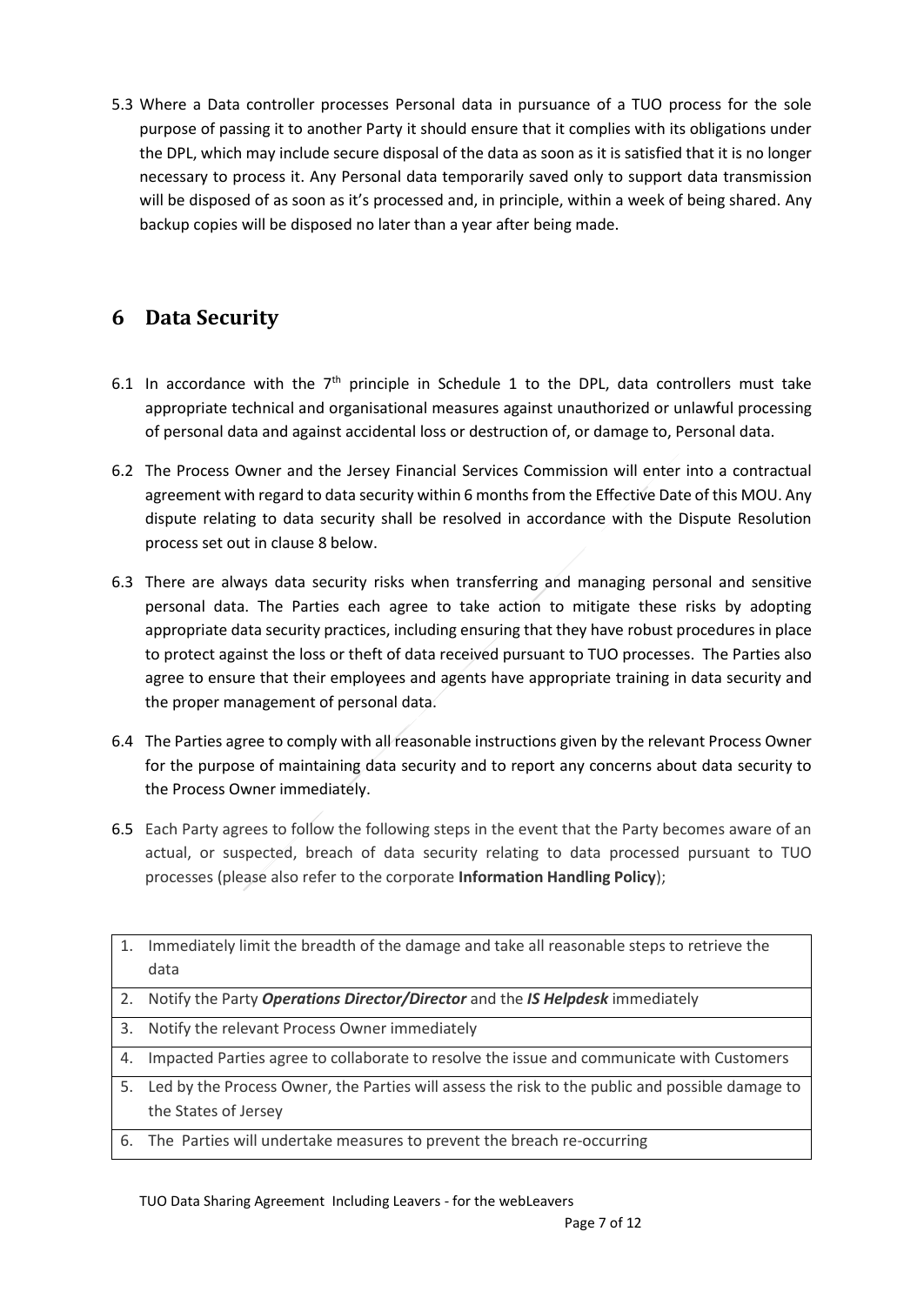### <span id="page-7-0"></span>**7 References**

**SoJ Information Handling Policy**:

**SoJ Acceptable Use Policy:**

**Data Protection (Jersey) Law 2005:** https://www.jerseylaw.je/laws/revised/pages/15.240.aspx

### <span id="page-7-1"></span>**8 Miscellaneous**

- 8.1 **Entry into force**: The MOU will enter into force upon signature by the Parties.
- 8.2 **Duration**: This MOU is signed for an initial period of five years and may be renewed by mutual agreement between the Parties.
- 8.3 **Notice of termination**: Each Party has the right to terminate its participation in TUO under the MOU at any time, but where practicable agrees to give six months' written notice to the Process Owner and to the other Parties of its intention to terminate. In the event that a Party gives notice of its intention to terminate its participation in TUO, all Parties agree to take reasonable steps to ensure that the termination does not affect any prior obligation, project or activity already in progress and to use reasonable endeavours to prevent any adverse impact on public services.
- 8.4 **Amendment clause**: The MOU may be modified or amended by written agreement between the Parties.
- 8.6 **Dispute Resolution**: Since an MOU normally does not create binding financial obligations between the Parties, formal means of dispute settlement like arbitration should be avoided. In the event of a dispute, controversy or claim arising out of or relating to this MOU, or the breach, termination or invalidity thereof (a "dispute"), the Parties will use their best efforts to settle promptly such dispute through direct negotiation. Any dispute that is not settled within sixty (60) days from the date either Party has notified the other Party of the nature of the dispute and of the measures that should be taken to rectify it will be resolved through consultation between the senior authorised representatives. Each Party will give full and sympathetic consideration to any proposal advanced by the other to settle amicably any matter for which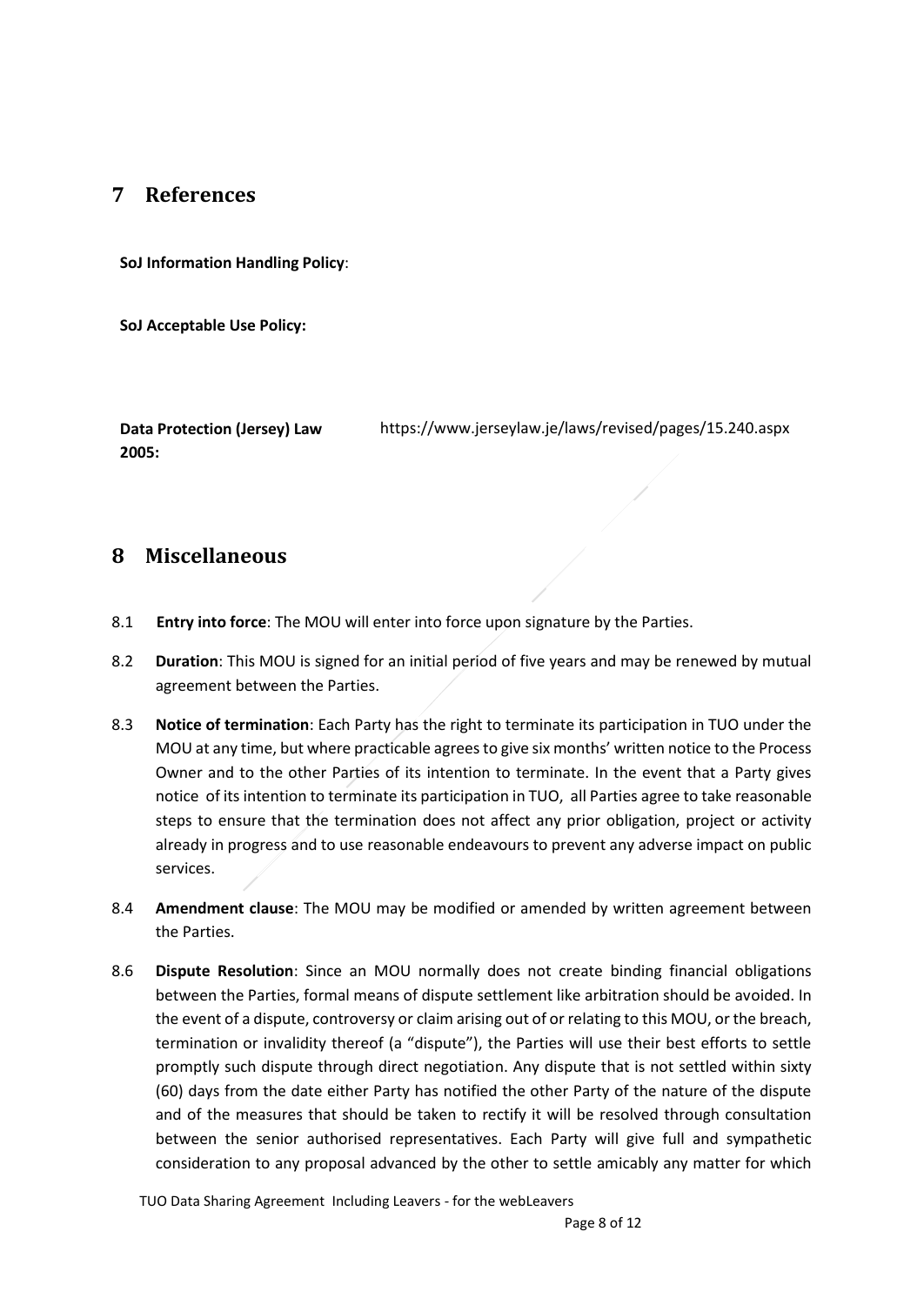no provision has been made or any controversy as to the interpretation or application of this MOU.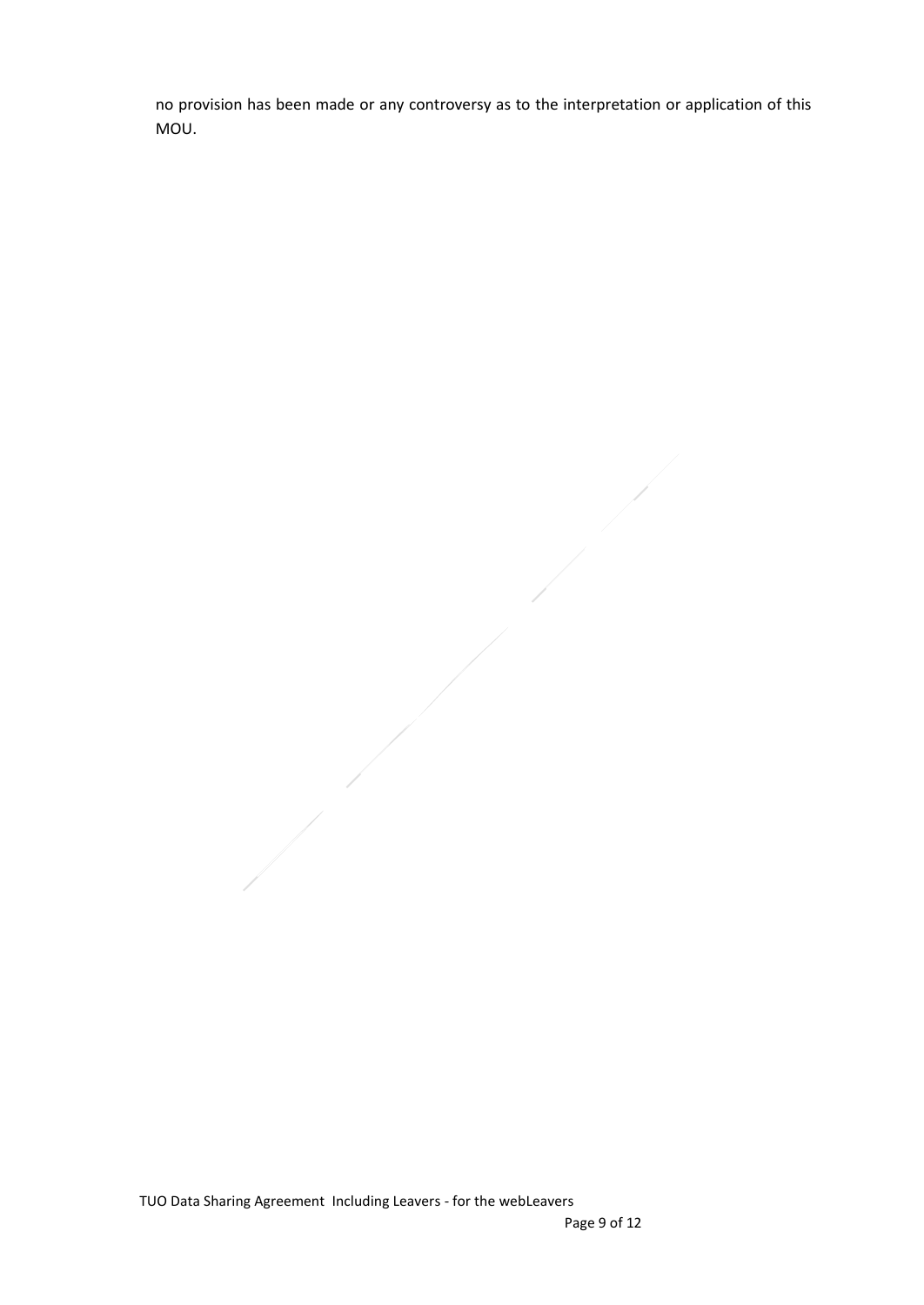# <span id="page-9-0"></span>**Appendices**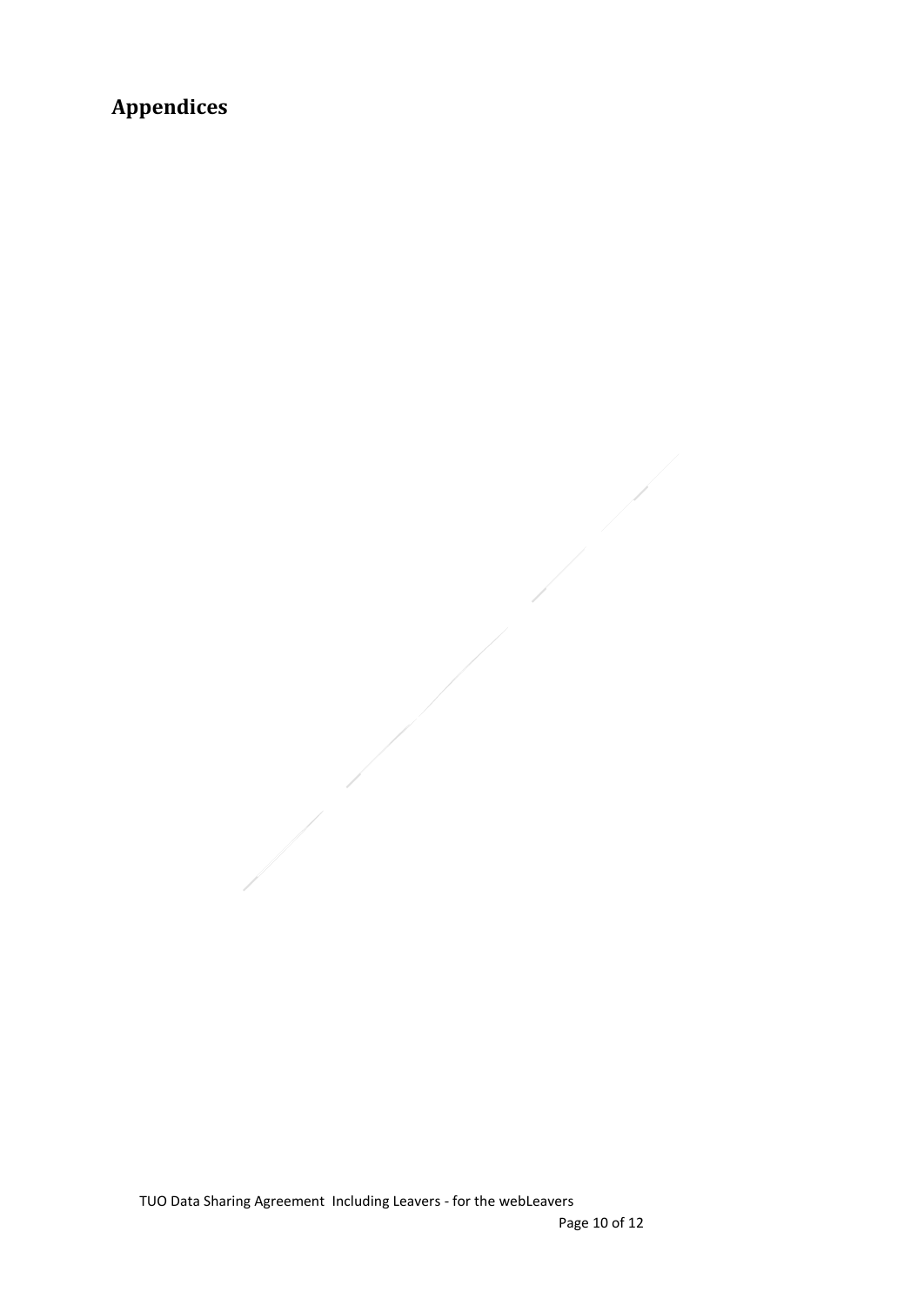### **Appendix 7: Leavers Notification Process Data Sharing Agreement**

#### **1. Parties**

The Chief Minister Department, Social Security Department, Treasury and Resources Department (Taxes Office), the Education Department, Health and Social Services Department, GP surgeries and any other Parties signatories to this agreement.

### **2. Purpose**

The TUO Leavers notification process aims to capture information required by the Parties, and any other Parties to this DSA, to update Customer records in order to maintain accurate information and fulfil its functions.

This improves the customer experience in removing the necessity for them to provide the same or similar information more than once.

This new process will also improve the effectiveness of the administration of the states in ensuring leavers receive no further unrequired services or correspondence.

### **3. Information subject to this agreement**

Information subject to collection and dissemination is declared in the table below.

| ID             | <b>Description</b>                      | <b>Information Dissemination</b> |           |                        |                         |
|----------------|-----------------------------------------|----------------------------------|-----------|------------------------|-------------------------|
|                |                                         | <b>SSD</b>                       | <b>TO</b> | <b>GP</b><br>surgeries | <b>Other</b><br>parties |
| $\mathbf{1}$   | Leaving person Social Security Number   |                                  |           |                        |                         |
| $\overline{2}$ | Leaving person tax reference            |                                  |           |                        |                         |
| $\overline{3}$ | Leaving person title and names          | $\bullet$                        | $\bullet$ | $\bullet$              | $\bullet$               |
| $\overline{4}$ | Leaving person contact information      |                                  |           |                        |                         |
| 5              | Leaving person Jersey address           |                                  | $\bullet$ | $\bullet$              | $\bullet$               |
| 6              | Leaving person forwarding address       | $\bullet$                        |           | $\bullet$              |                         |
| $\overline{7}$ | Notifier's details                      | $\bullet$                        |           |                        |                         |
| 8              | Leaving person date of birth            | $\bullet$                        | $\bullet$ | $\bullet$              |                         |
| 9              | Leaving person returning information    |                                  |           |                        |                         |
| 10             | Leaving person date of departure        | $\bullet$                        | $\bullet$ | $\bullet$              | $\bullet$               |
| 11             | Additional related information supplied |                                  |           |                        |                         |